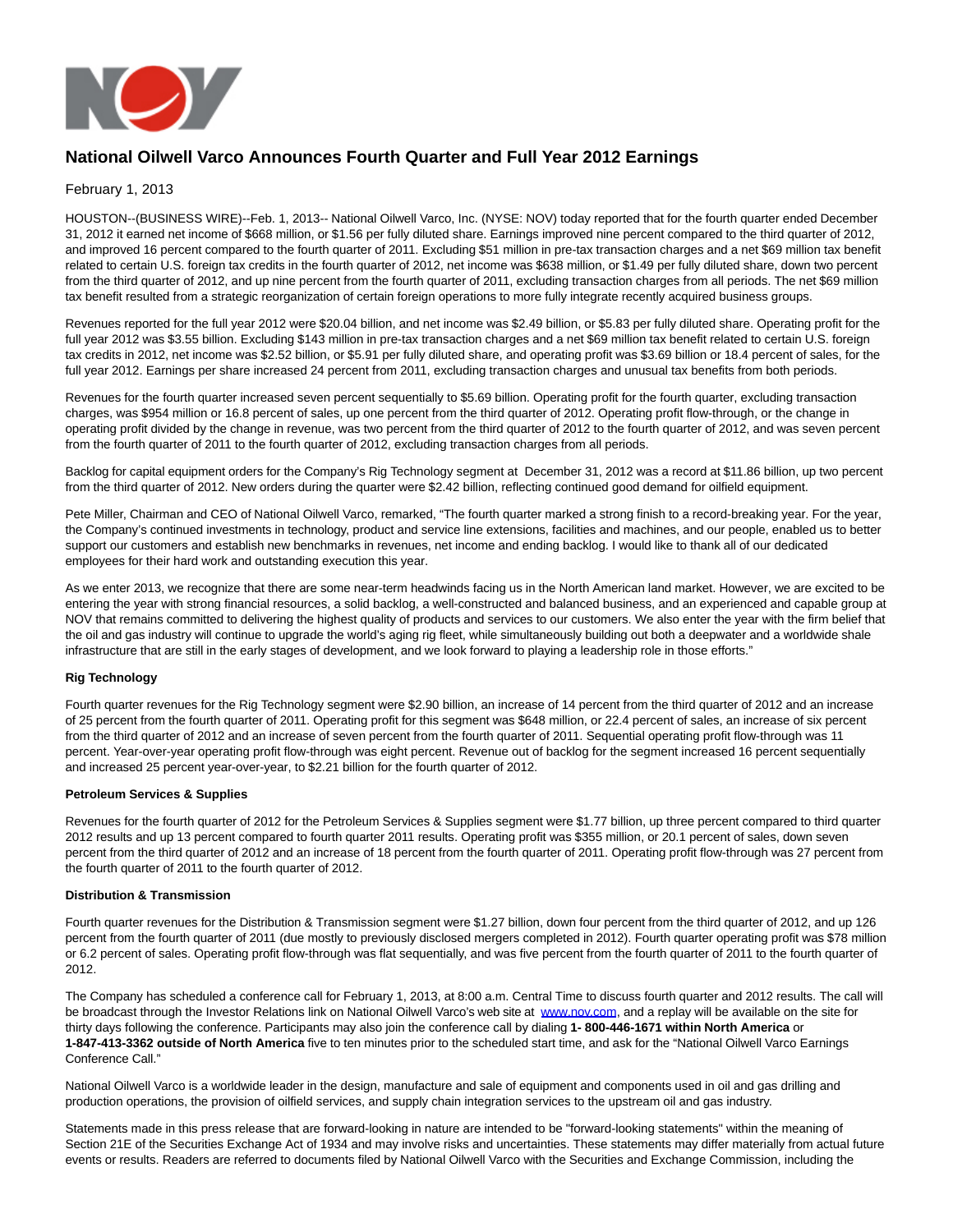Annual Report on Form 10-K, which identify significant risk factors which could cause actual results to differ from those contained in the forwardlooking statements.

## **NATIONAL OILWELL VARCO, INC. CONSOLIDATED BALANCE SHEETS (In millions, except share data)**

|                                                                                          | December 31,<br>2012<br>(Unaudited) | December 31,<br>2011 |               |
|------------------------------------------------------------------------------------------|-------------------------------------|----------------------|---------------|
| <b>ASSETS</b>                                                                            |                                     |                      |               |
| Current assets:                                                                          |                                     |                      |               |
| Cash and cash equivalents                                                                | \$3,319                             | \$3,535              |               |
| Receivables, net                                                                         | 4,320                               | 3,291                |               |
| Inventories, net                                                                         | 5,891                               | 4,030                |               |
| Costs in excess of billings                                                              | 1,225                               | 593                  |               |
| Deferred income taxes                                                                    | 349                                 | 336                  |               |
| Prepaid and other current assets                                                         | 574                                 | 325                  |               |
| Total current assets                                                                     | 15,678                              | 12,110               |               |
| Property, plant and equipment, net                                                       | 2,945                               | 2,445                |               |
| Deferred income taxes                                                                    | 413                                 | 267                  |               |
| Goodwill                                                                                 | 7,172                               | 6,151                |               |
| Intangibles, net                                                                         | 4,743                               | 4,073                |               |
| Investment in unconsolidated affiliates                                                  | 393                                 | 391                  |               |
| Other assets                                                                             | 140                                 | 78                   |               |
|                                                                                          | \$31,484                            | \$25,515             |               |
| LIABILITIES AND STOCKHOLDERS' EQUITY                                                     |                                     |                      |               |
| <b>Current liabilities:</b>                                                              |                                     |                      |               |
| Accounts payable                                                                         | \$1,200                             | \$901                |               |
| <b>Accrued liabilities</b>                                                               | 2,571                               | 2,376                |               |
| Billings in excess of costs                                                              | 1,189                               | 865                  |               |
| Current portion of long-term debt and short-term borrowings                              | 1                                   | 351                  |               |
| Accrued income taxes                                                                     | 355                                 | 709                  |               |
| Deferred income taxes                                                                    | 333                                 | 214                  |               |
| <b>Total current liabilities</b>                                                         | 5,649                               | 5,416                |               |
| Long-term debt                                                                           | 3,148                               | 159                  |               |
| Deferred income taxes                                                                    | 1,997                               | 1,852                |               |
| <b>Other liabilities</b>                                                                 | 334                                 | 360                  |               |
| <b>Total liabilities</b>                                                                 | 11,128                              | 7,787                |               |
| Commitments and contingencies                                                            |                                     |                      |               |
| Stockholders' equity:                                                                    |                                     |                      |               |
| Common stock – par value \$.01; 1 billion shares authorized; 426,928,322 and 423,900,601 |                                     |                      |               |
| shares issued and outstanding at December 31, 2012 and December 31, 2011                 | 4                                   | 4                    |               |
| Additional paid-in capital                                                               | 8,743                               | 8,535                |               |
| Accumulated other comprehensive income (loss)                                            | 107                                 | (23)                 | $\mathcal{C}$ |
| Retained earnings                                                                        | 11,385                              | 9,103                |               |
| Total National Oilwell Varco stockholders' equity                                        | 20,239                              | 17,619               |               |
| Noncontrolling interests                                                                 | 117                                 | 109                  |               |
| Total stockholders' equity                                                               | 20,356                              | 17,728               |               |
|                                                                                          | \$31,484                            | \$25,515             |               |

**NATIONAL OILWELL VARCO, INC. CONSOLIDATED STATEMENTS OF INCOME (Unaudited) (In millions, except per share data)**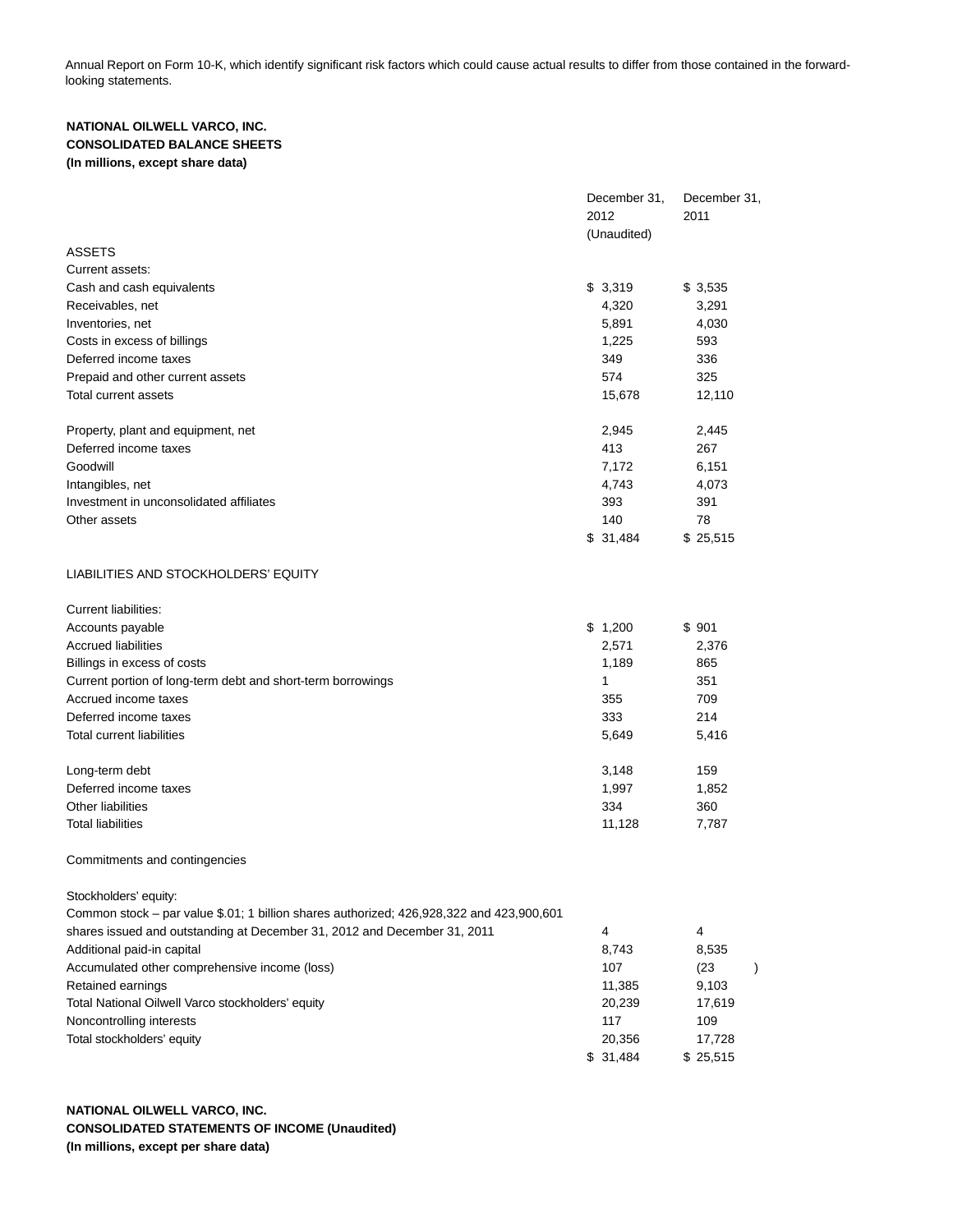|                                                   | <b>Three Months Ended</b> |           |         |           |                        |               | <b>Years Ended</b> |               |         |           |  |
|---------------------------------------------------|---------------------------|-----------|---------|-----------|------------------------|---------------|--------------------|---------------|---------|-----------|--|
|                                                   | December 31,              |           |         |           | September 30,          |               | December 31,       |               |         |           |  |
|                                                   | 2012                      |           | 2011    |           | 2012                   |               | 2012               |               | 2011    |           |  |
| Revenue:                                          |                           |           |         |           |                        |               |                    |               |         |           |  |
| Rig Technology                                    | \$2,896                   |           | \$2,316 |           | \$2,547                |               | \$10,107           |               | \$7,788 |           |  |
| Petroleum Services & Supplies                     | 1,770                     |           | 1,570   |           | 1,717                  |               | 6,967              |               | 5,654   |           |  |
| Distribution & Transmission                       | 1,268                     |           | 560     |           | 1,315                  |               | 3,927              |               | 1,873   |           |  |
| Eliminations                                      | (249)                     |           | (187)   |           | (260)<br>$\mathcal{E}$ |               | (960)              | $\rightarrow$ | (657)   |           |  |
| Total revenue                                     | 5,685                     |           | 4,259   |           |                        | 5,319         |                    | 20,041        |         | 14,658    |  |
| Gross profit                                      | 1,410                     |           | 1,287   |           | 1,411                  |               | 5,413              |               | 4,538   |           |  |
| Gross profit %                                    | 24.8 %                    |           | 30.2 %  |           | 26.5                   | %             | 27.0               | %             | 31.0    | %         |  |
| Selling, general, and administrative              | 456                       |           | 427     |           | 465                    |               | 1,725              |               | 1,560   |           |  |
| Other costs                                       | 51                        |           | 12      |           | 57                     |               | 143                |               | 41      |           |  |
| Operating profit                                  | 903                       |           | 848     |           | 889                    |               | 3,545              |               | 2,937   |           |  |
| Interest and financial costs                      | (21)                      | $\lambda$ | (9)     | $\lambda$ | (10)                   | $\mathcal{E}$ | (48)               | $\lambda$     | (40)    | $\lambda$ |  |
| Interest income                                   | $\overline{2}$            |           | 5       |           | 2                      |               | 10                 |               | 18      |           |  |
| Equity income in unconsolidated affiliates        | 15                        |           | 12      |           | $\overline{7}$         |               | 58                 |               | 46      |           |  |
| Other income (expense), net                       | (28)                      | $\lambda$ | (13)    | $\lambda$ | (14)                   | $\mathcal{E}$ | (60)               | $\lambda$     | (39)    | $\lambda$ |  |
| Income before income taxes                        | 871                       |           | 843     |           | 874                    |               | 3,505              |               | 2,922   |           |  |
| Provision for income taxes                        | 203                       |           | 270     |           | 265                    |               | 1,022              |               | 937     |           |  |
| Net income                                        | 668                       |           | 573     |           | 609                    |               | 2,483              |               | 1,985   |           |  |
| Net loss attributable to noncontrolling interests |                           |           | (1)     | $\lambda$ | (3)                    | $\mathcal{E}$ | (8)                | $\lambda$     | (9)     | $\lambda$ |  |
| Net income attributable to Company                | \$668                     |           | \$574   |           | \$612                  |               | \$2,491            |               | \$1,994 |           |  |
| Net income attributable to Company per share:     |                           |           |         |           |                        |               |                    |               |         |           |  |
| Basic                                             | \$1.57                    |           | \$1.36  |           | \$1.44                 |               | \$5.86             |               | \$4.73  |           |  |
| <b>Diluted</b>                                    | \$1.56                    |           | \$1.35  |           | \$1.43                 |               | \$5.83             |               | \$4.70  |           |  |
| Weighted average shares outstanding:              |                           |           |         |           |                        |               |                    |               |         |           |  |
| Basic                                             | 426                       |           | 422     |           | 425                    |               | 425                |               | 422     |           |  |
| <b>Diluted</b>                                    | 428                       |           | 425     |           | 427                    |               | 427                |               | 424     |           |  |

### **NATIONAL OILWELL VARCO, INC.**

# **OPERATING PROFIT – AS ADJUSTED SUPPLEMENTAL SCHEDULE (Unaudited)**

**(In millions)**

|                                             | <b>Three Months Ended</b><br>December 31, |              | September 30, | <b>Years Ended</b><br>December 31, |                        |
|---------------------------------------------|-------------------------------------------|--------------|---------------|------------------------------------|------------------------|
|                                             | 2012                                      | 2011         | 2012          | 2012                               | 2011                   |
| Revenue:                                    |                                           |              |               |                                    |                        |
| Rig Technology                              | \$2,896                                   | \$2,316      | \$2,547       | \$10,107                           | \$7,788                |
| Petroleum Services & Supplies               | 1,770                                     | 1,570        | 1,717         | 6,967                              | 5,654                  |
| Distribution & Transmission                 | 1,268                                     | 560          | 1,315         | 3,927                              | 1,873                  |
| Eliminations                                | (249)                                     | (187)        | (260)         | (960                               | (657                   |
| Total revenue                               | \$5,685                                   | \$4,259      | \$5,319       | \$20,041                           | \$14,658               |
| Operating profit:                           |                                           |              |               |                                    |                        |
| Rig Technology                              | \$648                                     | \$603        | \$610         | \$2,380                            | \$2,070                |
| Petroleum Services & Supplies               | 355                                       | 301          | 383           | 1,519                              | 1,095                  |
| Distribution & Transmission                 | 78                                        | 45           | 78            | 253                                | 136                    |
| Unallocated expenses and eliminations       | (127)                                     | (89)         | (125)         | (464                               | (323)<br>$\rightarrow$ |
| Total operating profit (before other costs) | \$954                                     | \$860        | \$946         | \$3,688                            | \$2,978                |
| Operating profit %:                         |                                           |              |               |                                    |                        |
| Rig Technology                              | $\%$<br>22.4                              | 26.0<br>$\%$ | 23.9<br>$\%$  | 23.5<br>$\%$                       | 26.6<br>%              |